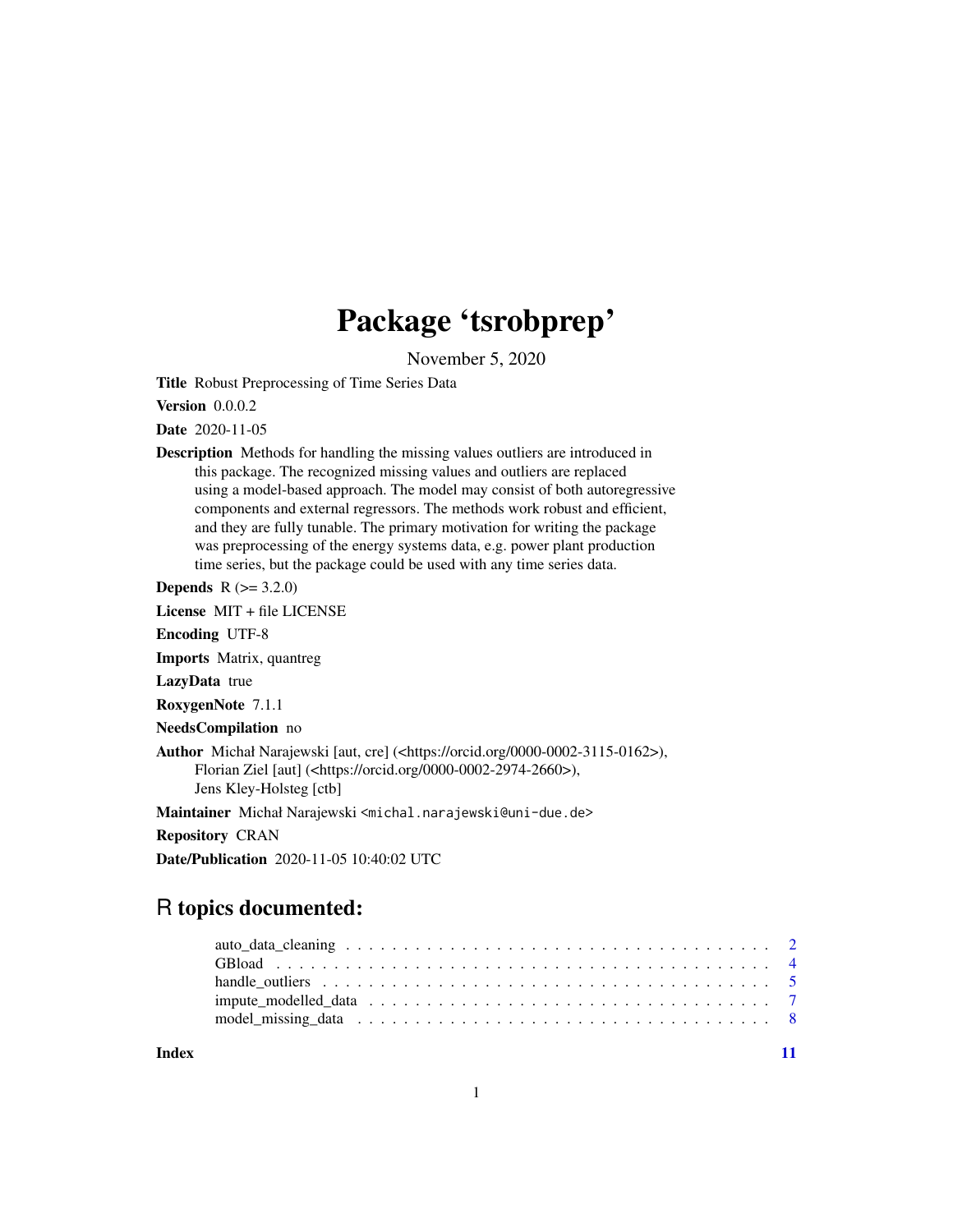<span id="page-1-1"></span><span id="page-1-0"></span>auto\_data\_cleaning *Perform automatic data cleaning of time series data*

#### Description

Returns a matrix or a list of matrices with imputed missing values and outliers. The function automatizes the usage of functions [model\\_missing\\_data,](#page-7-1) [handle\\_outliers](#page-4-1) and [impute\\_modelled\\_data.](#page-6-1) The function is designed for numerical data only.

#### Usage

```
auto_data_cleaning(
  data,
  tau = 0.5,
  S,
 extreg = NULL,
 no.of.last.indices.to.fix = S,
  indices.to.fix = NULL,
 outlier.lower.cap = 2 * log(dim(as.matrix(data))[1]),outlier.upper.cap = log(dim(as.matrix(data))[1]),
 margin = outlier.upper.cap,
 max.periods.to.smooth = 48,
 lags = c(1, 2, S, S + 1, 7 * S, 7 * S + 1, -1, -2, -S, -S - 1, -7 * S, -7 * S - 1),
 n.best.extreg = NULL,
  use.data.as.ext = FALSE,
  lag.externals = FALSE,
  consider.as.missing = NULL,
 whole.period.missing.only = FALSE,
 min.val = -Inf,max.val = Inf,digits = 3,
  ...
)
```
#### Arguments

| data                      | an input vector, matrix or data frame of dimension nobs x nyars containing miss-<br>ing values; each column is a variable.                   |  |
|---------------------------|----------------------------------------------------------------------------------------------------------------------------------------------|--|
| tau                       | the quantile(s) of the missing values to be estimated in the quantile regression.<br>Tau accepts all values in $(0,1)$ , the default is 0.5. |  |
| S                         | a number of observations per period, e.g. per day.                                                                                           |  |
| extreg                    | a vector, matrix or data frame of data containing external regressors; each col-<br>umn is a variable.                                       |  |
| no.of.last.indices.to.fix |                                                                                                                                              |  |
|                           | a number of observations in the tail of the data to be fixed, by default set to S.                                                           |  |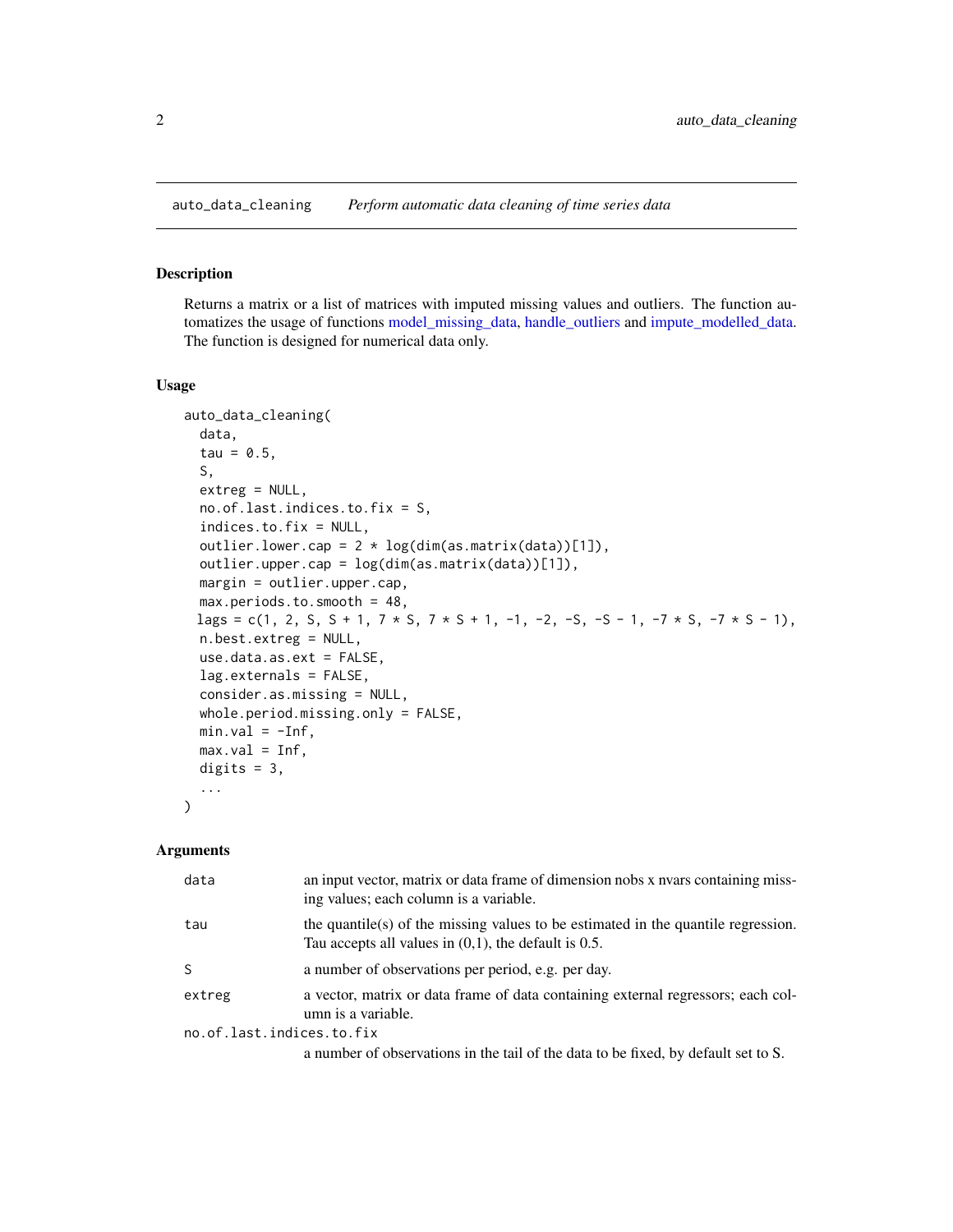<span id="page-2-0"></span>indices.to.fix indices of the data to be fixed. If NULL, then it is calculated based on the no.of.last.indices.to.fix parameter. Otherwise, the no.of.last.indices.to.fix parameter is ignored.

#### outlier.lower.cap

a number of observations that should fall above (below) the outlier lower cap, used for the calculation of the interquantile range. By default set to 2log(nobs). outlier.upper.cap

- a number of observations that should fall above (below) the outlier upper cap, used for the calculation of the interquantile range. By default set to log(nobs).
- margin a value that indicates the number of interquantile ranges above (below) the quantile upper cap that is still considered not to be an outlier. By default equals outlier.upper.cap.

max.periods.to.smooth

maximum number of S periods to be smoothed in the detection of outliers in the differential series. By default set to 48.

- lags a numeric vector with the lags to use in the autoregression. Negative values are accepted and then also the "future" observations are used for modelling. The default values are constructed under the assumption that S describes daily periodicity.
- n.best.extreg a numeric value specifying the maximal number of considered best correlated external regressors (selected in decreasing order). If NULL, then all variables in extreg are used for modelling.

use.data.as.ext

logical specifying whether to use the remaining variables in the data as external regressors or not.

lag.externals logical specifying whether to lag the external regressors or not. If TRUE, then the algorithm uses the lags specified in parameter lags.

consider.as.missing

a vector of numerical values which are considered as missing in the data.

whole.period.missing.only

if FALSE, then all observations which correspond to the values of consider.as.missing are treated as missings. If TRUE, then only consecutive observations of specified length are considered (length is defined by S).

- min.val a single value or a vector of length nvars providing the minimum possible value of each variable in the data. If a single value, then it applies to all variables. By default set to -Inf.
- max.val a single value or a vector of length nvars providing the maximum possible value of each variable in the data. If a single value, then it applies to all variables. By default set to Inf.
- digits integer indicating the number of decimal places allowed in the data, by default set to 3.
- ... additional arguments for the [rq.fit.fnb](#page-0-0) algorithm.

#### Details

The function calls [handle\\_outliers](#page-4-1) to detect outliers, removes them and applies [model\\_missing\\_data](#page-7-1) function. For details see the functions' respective help sections.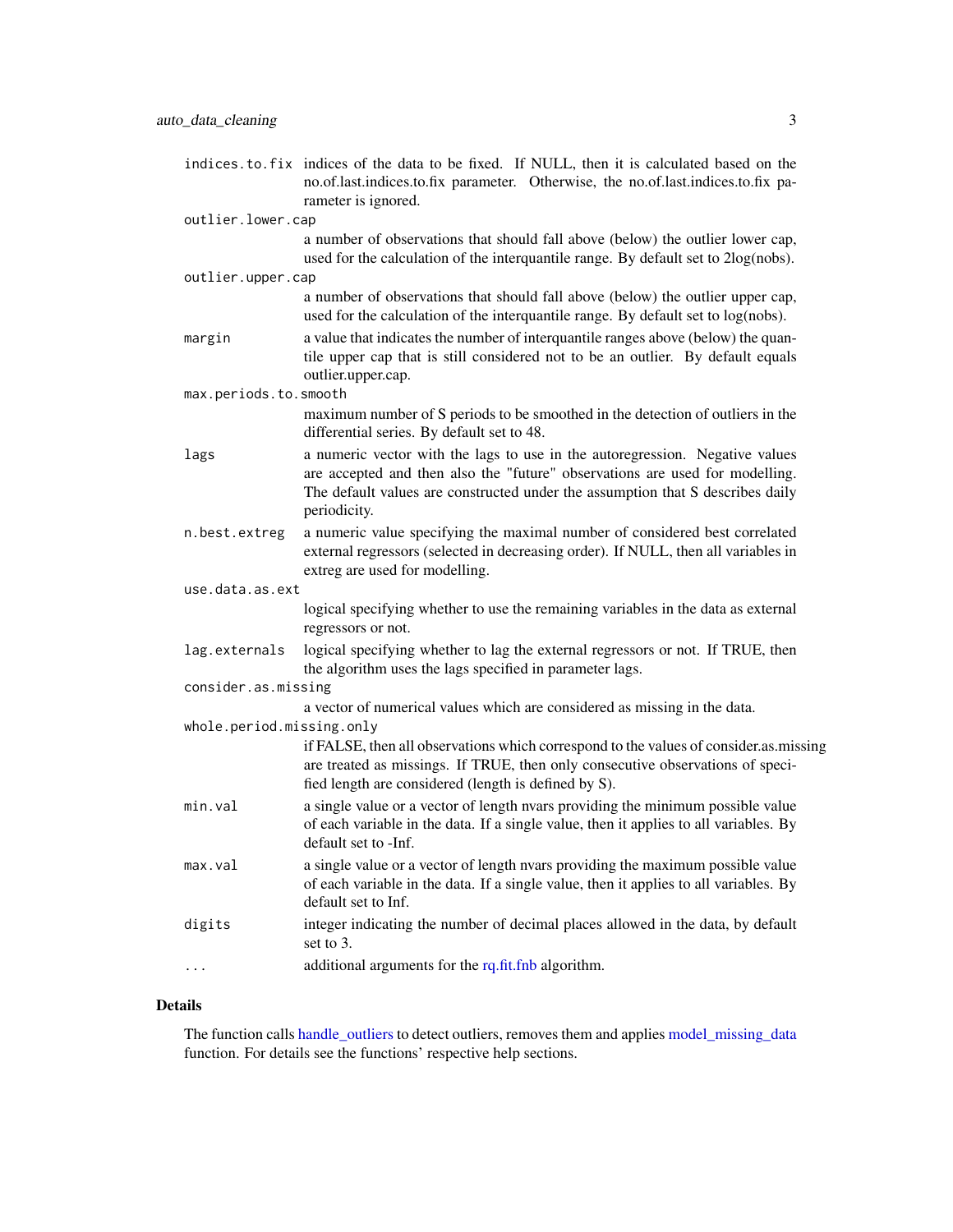#### <span id="page-3-0"></span>Value

A matrix or a list of matrices with imputed missing values or outliers.

#### See Also

[model\\_missing\\_data,](#page-7-1) [handle\\_outliers,](#page-4-1) [impute\\_modelled\\_data](#page-6-1)

#### Examples

```
autoclean \le auto_data_cleaning(data = GBload[,-1], S = 48, tau = 0.5,
             no. of. last. indices. to. fix = dim(GBload)[1], consider. as. missing = 0,min.val = 0)
```
GBload *The electricity actual total load in Great Britain in year 2018*

#### Description

A dataset containing the electricity actual total load (MW) in Great Britain in year 2018 presented in half-hour interval. Each data point regards 30 minutes of electricity load starting at given time. The data consists of both missing values and outliers.

#### Usage

GBload

#### Format

A data frame with 17520 rows and 2 variables:

Date date indicating the delivery beginning of the electricity

Load actual electricity load in MW ...

#### Source

<https://transparency.entsoe.eu/>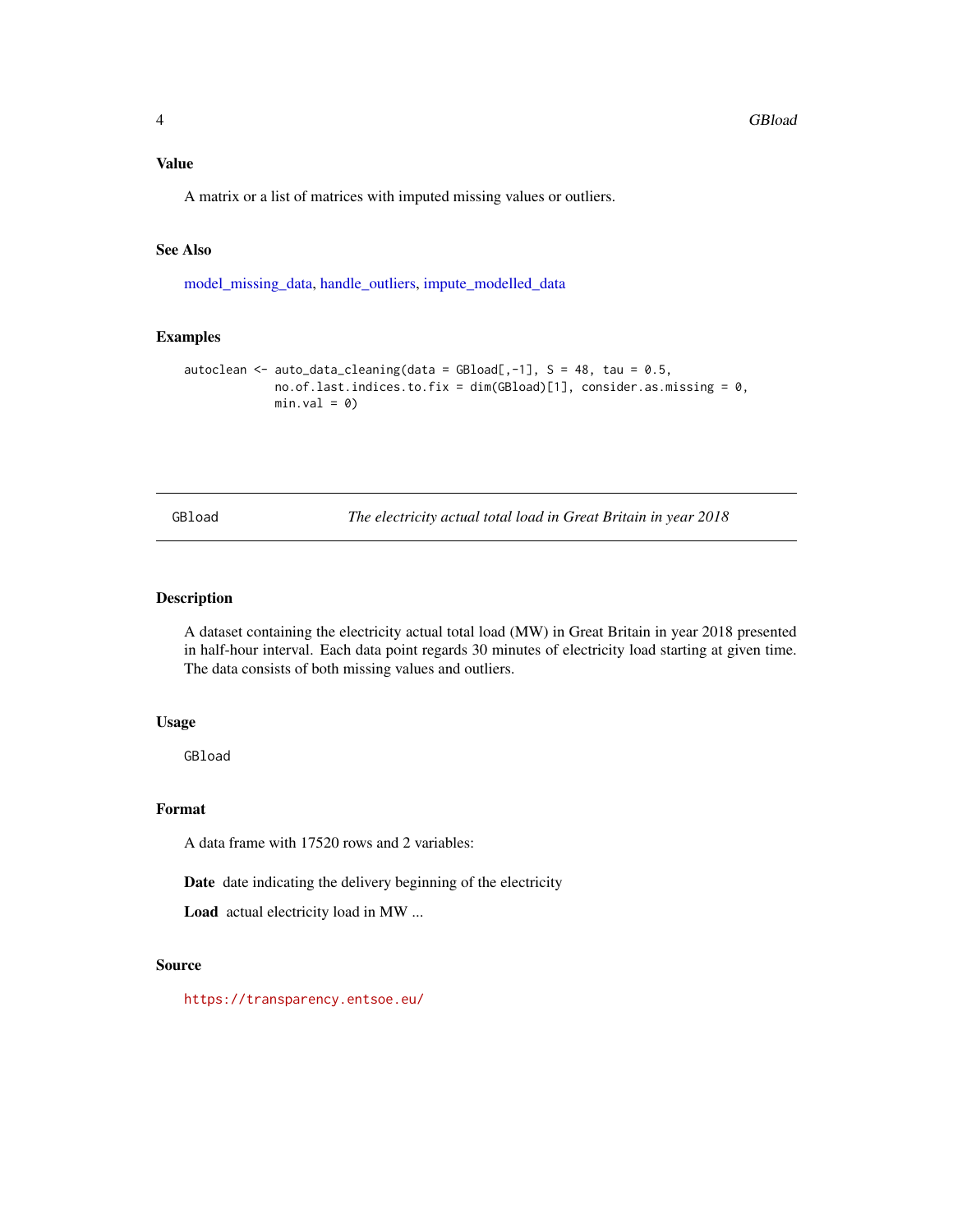#### <span id="page-4-1"></span><span id="page-4-0"></span>Description

Returns an object of class "tsrobprep" which contains the original data and the modelled values to be imputed. The function handle\_outliers detects unreliable outliers given specific threshold and suggests replacement using [model\\_missing\\_data](#page-7-1) function. The function analyses both absolute level of the data and the differential series. The function is designed for numerical data only.

#### Usage

```
handle_outliers(
  data,
  tau = 0.5,
  S,
  no.of.last.indices.to.fix = S,
  indices.to.fix = NULL,
  outlier.lower.cap = 2 * log(dim(as.matrix(data))[1]),outlier.upper.cap = log(dim(as.matrix(data))[1]),
  margin = outlier.upper.cap,
  max.periods.to.smooth = 48,
  extreg = NULL,
  use.data.as.ext = FALSE,
 min.val = -Inf,max.val = Inf,...
)
```
#### Arguments

| data                      | an input vector, matrix or data frame of dimension nobs x nvars possibly con-<br>taining unreliable outliers; each column is a variable.                                                                |
|---------------------------|---------------------------------------------------------------------------------------------------------------------------------------------------------------------------------------------------------|
| tau                       | the quantile(s) of the replaced values to be estimated in the quantile regression.<br>Tau accepts all values in $(0,1)$ , the default is 0.5.                                                           |
| S.                        | a number of observations per period, e.g. per day.                                                                                                                                                      |
| no.of.last.indices.to.fix |                                                                                                                                                                                                         |
|                           | a number of observations in the tail of the data to be fixed, by default set to S.                                                                                                                      |
|                           | indices to fix indices of the data to be fixed. If NULL, then it is calculated based on the<br>no.of.last.indices.to.fix parameter. Otherwise, the no.of.last.indices.to.fix pa-<br>rameter is ignored. |
| outlier.lower.cap         |                                                                                                                                                                                                         |
|                           | a number of observations that should fall above (below) the outlier lower cap,<br>used for the calculation of the interquantile range. By default set to $2\log(\mathrm{nobs})$ .                       |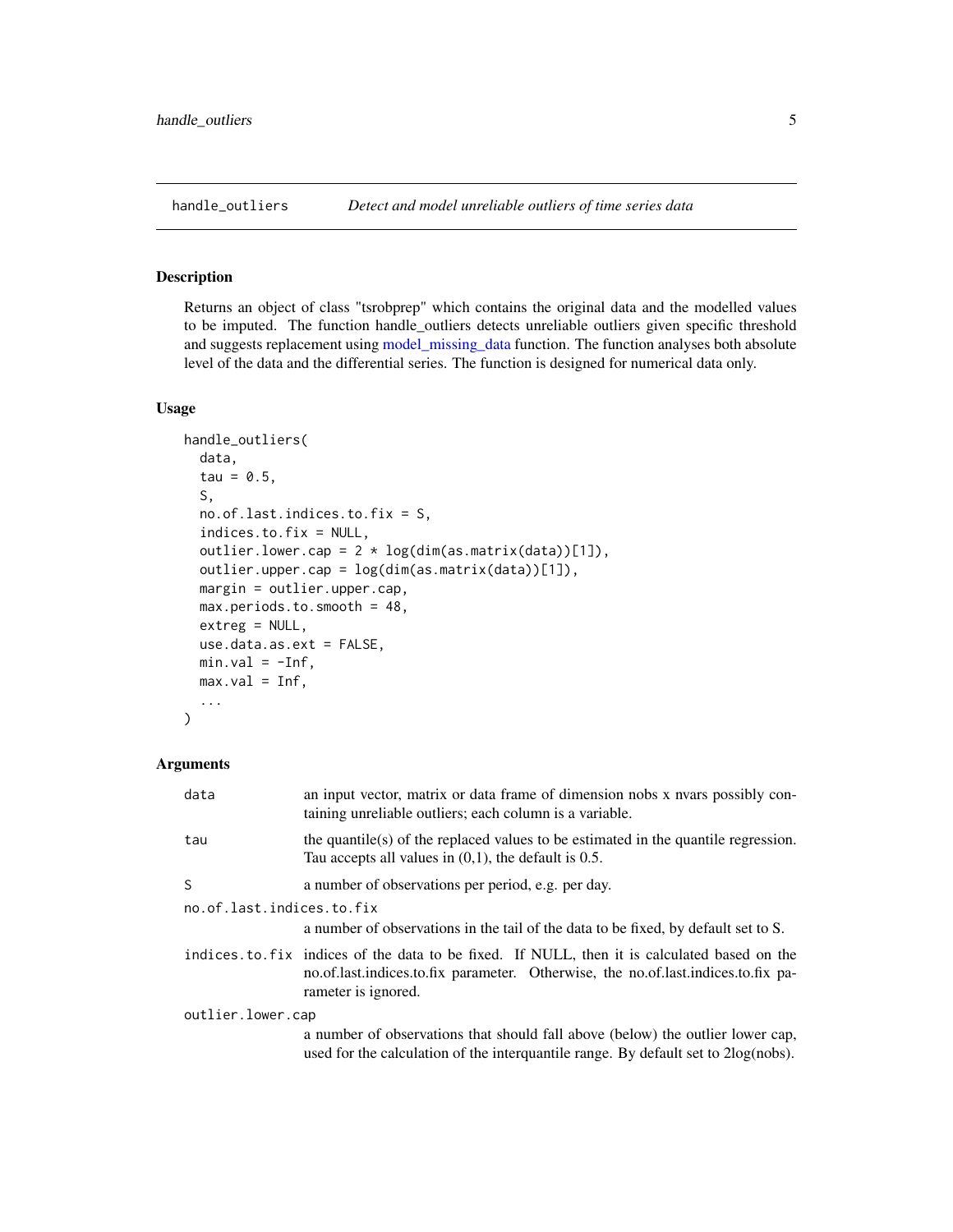<span id="page-5-0"></span>

| outlier.upper.cap                                                                                                                                                                                |  |  |
|--------------------------------------------------------------------------------------------------------------------------------------------------------------------------------------------------|--|--|
| a number of observations that should fall above (below) the outlier upper cap,<br>used for the calculation of the interquantile range. By default set to log(nobs).                              |  |  |
| a value that indicates the number of interquantile ranges above (below) the quan-<br>tile upper cap that is still considered not to be an outlier. By default equals<br>outlier.upper.cap.       |  |  |
| max.periods.to.smooth                                                                                                                                                                            |  |  |
| maximum number of S periods to be smoothed in the detection of outliers in the<br>differential series. By default set to 48.                                                                     |  |  |
| a vector, matrix or data frame of data containing external regressors.                                                                                                                           |  |  |
| use.data.as.ext                                                                                                                                                                                  |  |  |
| logical specifying whether to use the remaining variables in the data as external<br>regressors or not.                                                                                          |  |  |
| a single value or a vector of length nyars providing the minimum possible value<br>of each variable in the data. If a single value, then it applies to all variables. By<br>default set to -Inf. |  |  |
| a single value or a vector of length nvars providing the maximum possible value<br>of each variable in the data. If a single value, then it applies to all variables. By<br>default set to Inf.  |  |  |
| additional arguments for the model_missing_data function.                                                                                                                                        |  |  |
|                                                                                                                                                                                                  |  |  |

#### Details

The function recognizes two types of outliers: on the absolute level and in the differential series. As outliers are considered all observations that in any of the above mentioned series fall above (below)

interquantile\_range \* margin

where margin is given by the user and

interquantile\_range = upper\_quantile - lower\_quantile.

The upper and lower quantiles are derived from the data based on the outlier.upper.cap and outlier.lower.cap arguments, respectively. In the case of outliers in the differential series, the function uses also smoothing, i.e. if after replacing of the outliers in the differential series, the series still exhibits outliers, the neighbouring observations are also replaced in order to smooth the "jump". The outlier values are replaced using the [model\\_missing\\_data](#page-7-1) function.

The modelled values can be imputed using [impute\\_modelled\\_data](#page-6-1) function.

#### Value

An object of class "tsrobprep" which contains the original data, the indices of the data that were modelled, the given quantile values, a list of sparse matrices with the modelled data to be imputed and a list of the numbers of models estimated for every variable.

#### See Also

[model\\_missing\\_data,](#page-7-1) [impute\\_modelled\\_data,](#page-6-1) [auto\\_data\\_cleaning](#page-1-1)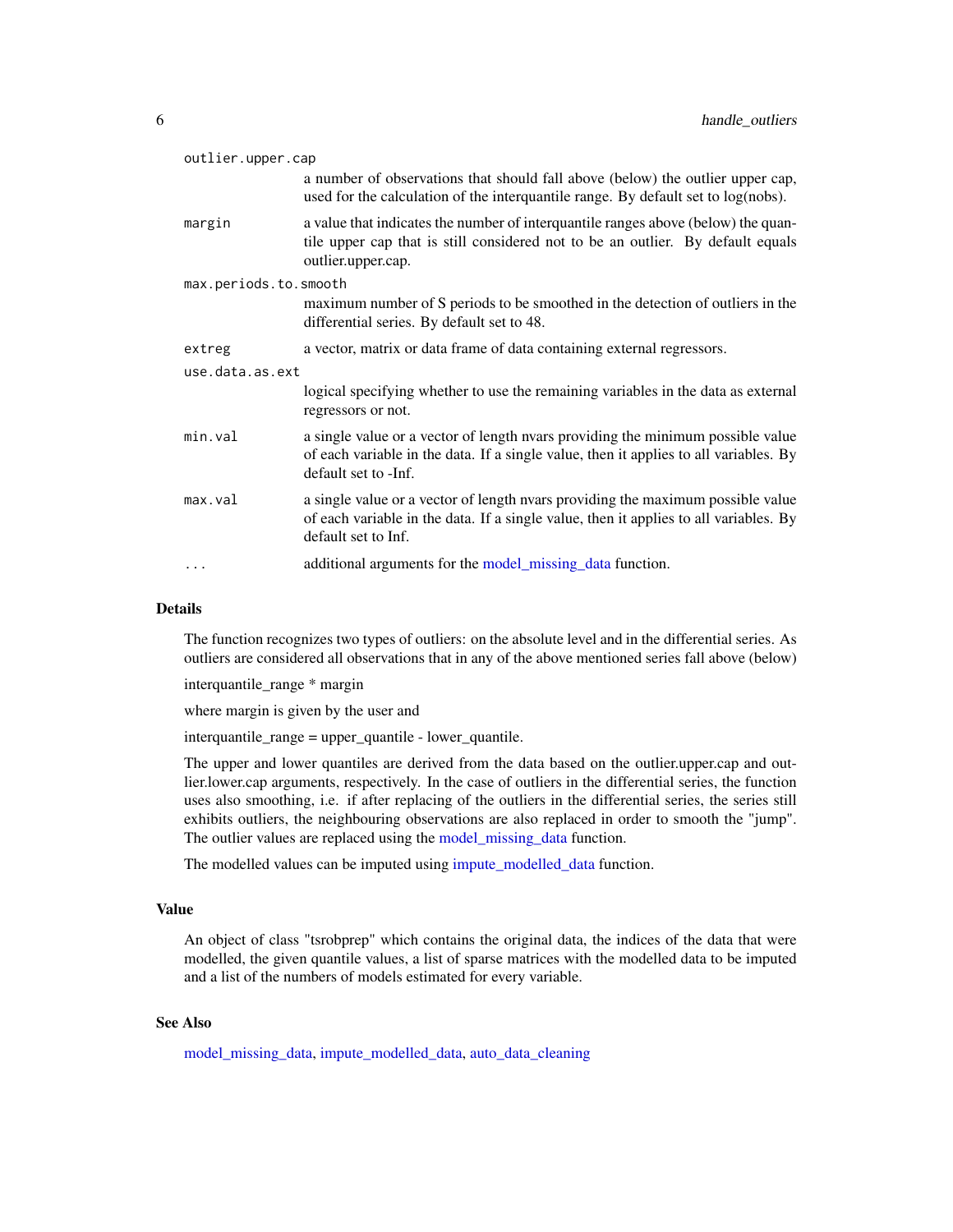#### <span id="page-6-0"></span>impute\_modelled\_data 7

#### Examples

```
outliers.handled \leq- handle_outliers(data = GBload[,-1], S = 48, tau = 0.5,
                    no.of.last.indices.to.fix = dim(GBload)[1], min.val = 0)
outliers.handled$estimated.models
outliers.handled$replaced.indices
new.GBload <- impute_modelled_data(outliers.handled)
```
<span id="page-6-1"></span>impute\_modelled\_data *Impute modelled missing time series data*

#### Description

Returns a matrix or a list of matrices with imputed missing values or outliers. As argument the function requires an object of class "tsrobprep" and the quantiles to be imputed.

#### Usage

```
impute_modelled_data(object, tau = NULL)
```
#### Arguments

| object | an object of class "tsrobprep" that is an output of functions model_missing_data<br>and handle outliers.                                                                  |
|--------|---------------------------------------------------------------------------------------------------------------------------------------------------------------------------|
| tau    | the quantile(s) of the missing values to be imputed, tau should be a subset of the<br>quantile values present in the "tsrobprep" object. By default all quantiles present |
|        | in the object are used.                                                                                                                                                   |

#### Value

A matrix or a list of matrices with imputed missing values or outliers.

#### See Also

model missing data, handle outliers, auto data cleaning

#### Examples

```
model.miss \leq model_missing_data(data = GBload[,-1], S = 48, tau = 0.5,
             no.of.last.indices.to.fix = dim(GBload)[1], consider.as.missing = 0,
             min.val = 0)model.miss$estimated.models
model.miss$replaced.indices
new.GBload <- impute_modelled_data(model.miss)
```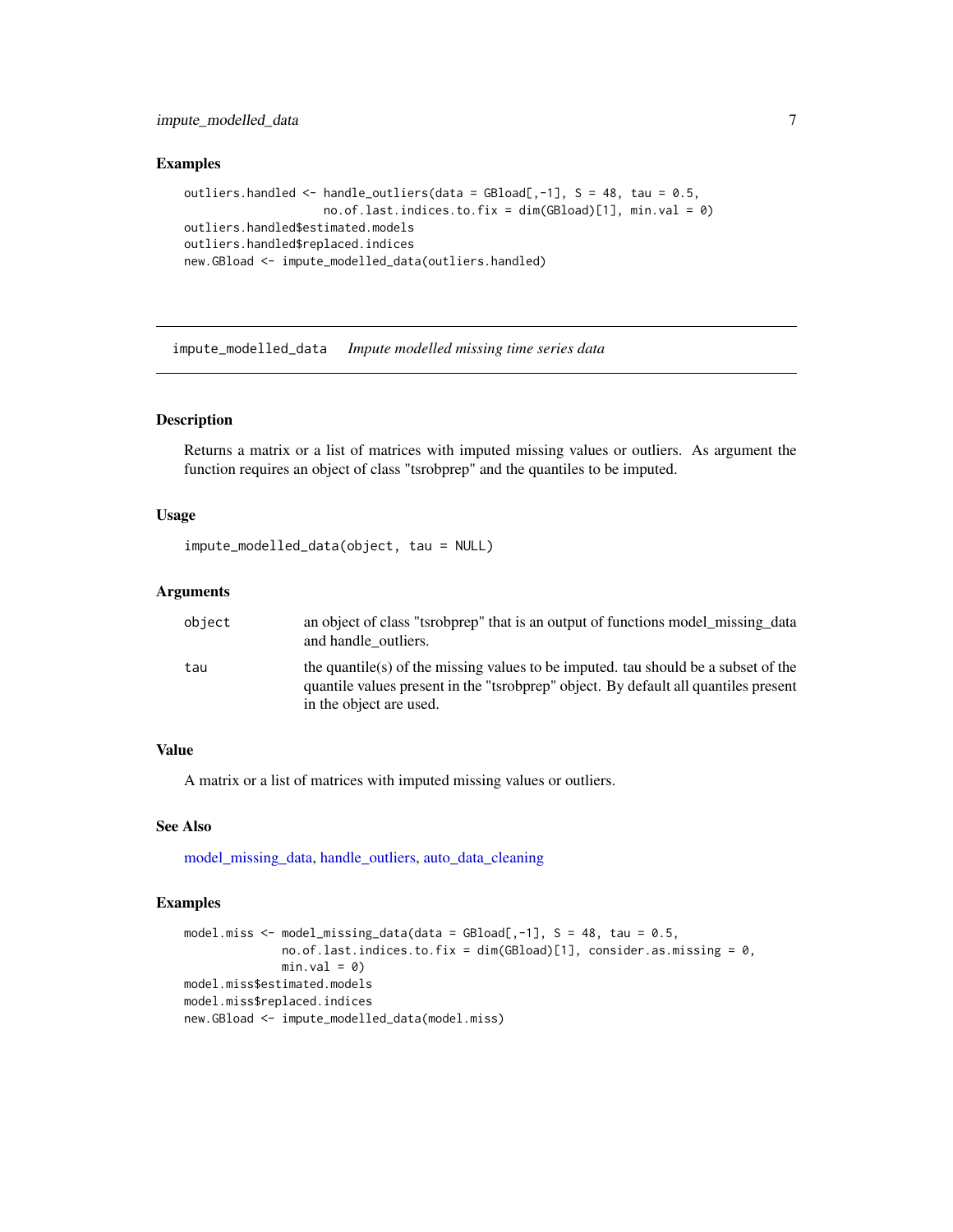#### <span id="page-7-1"></span><span id="page-7-0"></span>Description

Returns an object of class "tsrobprep" which contains the original data and the modelled missing values to be imputed. The function model\_missing\_data models missing values in a time series data using the quantile regression implemented in quantreg package. The model uses autoregression on the time series as explanatory variables as well as the provided external variables. The function is designed for numerical data only.

#### Usage

```
model_missing_data(
  data,
  tau = 0.5,
  S,
  no.of.last.indices.to.fix = S,
  indices.to.fix = NULL,
 lags = c(1, 2, S, S + 1, 7 * S, 7 * S + 1, -1, -2, -5, -S - 1, -7 * S, -7 * S - 1),
  extreg = NULL,
  n.best.extreg = NULL,
  use.data.as.ext = FALSE,
  lag.externals = FALSE,
  consider.as.missing = NULL,
  whole.period.missing.only = FALSE,
  min.val = -Inf,max.val = Inf,digits = 3,
  ...
)
```
#### Arguments

| data                      | an input vector, matrix or data frame of dimension nobs x nears containing miss-<br>ing values; each column is a variable.                                                                              |  |
|---------------------------|---------------------------------------------------------------------------------------------------------------------------------------------------------------------------------------------------------|--|
| tau                       | the quantile(s) of the missing values to be estimated in the quantile regression.<br>Tau accepts all values in $(0,1)$ , the default is 0.5.                                                            |  |
| S                         | a number of observations per period, e.g. per day.                                                                                                                                                      |  |
| no.of.last.indices.to.fix |                                                                                                                                                                                                         |  |
|                           | a number of observations in the tail of the data to be fixed, by default set to S.                                                                                                                      |  |
|                           | indices to fix indices of the data to be fixed. If NULL, then it is calculated based on the<br>no.of.last.indices.to.fix parameter. Otherwise, the no.of.last.indices.to.fix pa-<br>rameter is ignored. |  |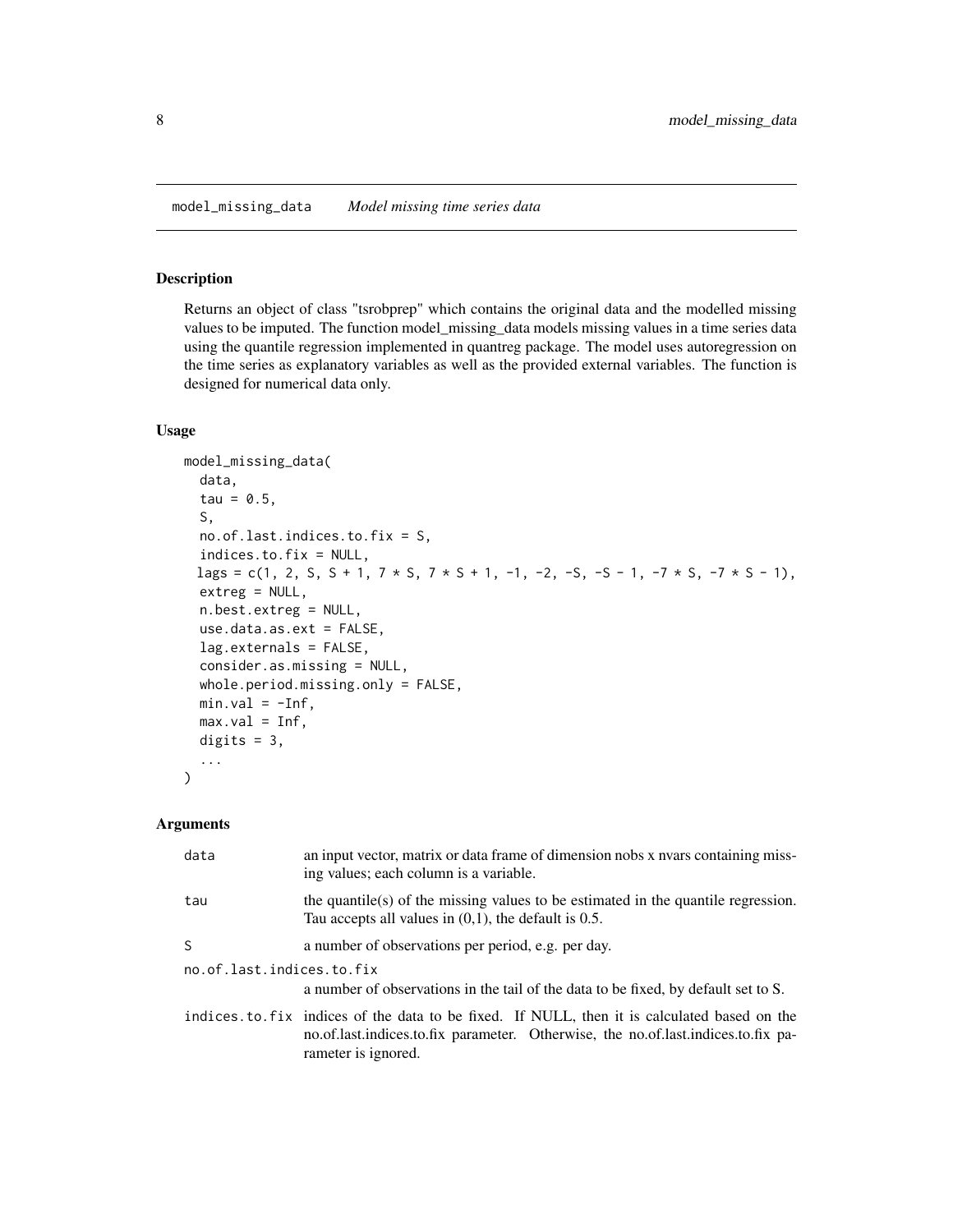<span id="page-8-0"></span>

| lags                      | a numeric vector with the lags to use in the autoregression. Negative values<br>are accepted and then also the "future" observations are used for modelling.<br>The default values are constructed under the assumption that S describes daily<br>periodicity. |
|---------------------------|----------------------------------------------------------------------------------------------------------------------------------------------------------------------------------------------------------------------------------------------------------------|
| extreg                    | a vector, matrix or data frame of data containing external regressors; each col-<br>umn is a variable.                                                                                                                                                         |
| n.best.extreg             | a numeric value specifying the maximal number of considered best correlated<br>external regressors (selected in decreasing order). If NULL, then all variables in<br>extreg are used for modelling.                                                            |
| use.data.as.ext           |                                                                                                                                                                                                                                                                |
|                           | logical specifying whether to use the remaining variables in the data as external<br>regressors or not.                                                                                                                                                        |
| lag.externals             | logical specifying whether to lag the external regressors or not. If TRUE, then<br>the algorithm uses the lags specified in parameter lags.                                                                                                                    |
| consider.as.missing       |                                                                                                                                                                                                                                                                |
|                           | a vector of numerical values which are considered as missing in the data.                                                                                                                                                                                      |
| whole.period.missing.only |                                                                                                                                                                                                                                                                |
|                           | if FALSE, then all observations which correspond to the values of consider.as.missing<br>are treated as missings. If TRUE, then only consecutive observations of speci-<br>fied length are considered (length is defined by S).                                |
| min.val                   | a single value or a vector of length nvars providing the minimum possible value<br>of each variable in the data. If a single value, then it applies to all variables. By<br>default set to -Inf.                                                               |
| max.val                   | a single value or a vector of length nyars providing the maximum possible value<br>of each variable in the data. If a single value, then it applies to all variables. By<br>default set to Inf.                                                                |
| digits                    | integer indicating the number of decimal places allowed in the data, by default<br>set to 3.                                                                                                                                                                   |
| $\cdots$                  | additional arguments for the rq.fit.fnb algorithm.                                                                                                                                                                                                             |
|                           |                                                                                                                                                                                                                                                                |

#### Details

The function uses quantile regression in order to model missing values and prepare it for imputation. In this purpose the [rq.fit.fnb](#page-0-0) function from quantreg package is used. The function computes the quantile regression methods utilizing the Frisch-Newton algorithm for user-specified quantile values. The modelled values can be imputed using [impute\\_modelled\\_data](#page-6-1) function.

#### Value

An object of class "tsrobprep" which contains the original data, the indices of the data that were modelled, the given quantile values, a list of sparse matrices with the modelled data to be imputed and a list of the numbers of models estimated for every variable.

#### See Also

[impute\\_modelled\\_data,](#page-6-1) [handle\\_outliers,](#page-4-1) [auto\\_data\\_cleaning](#page-1-1)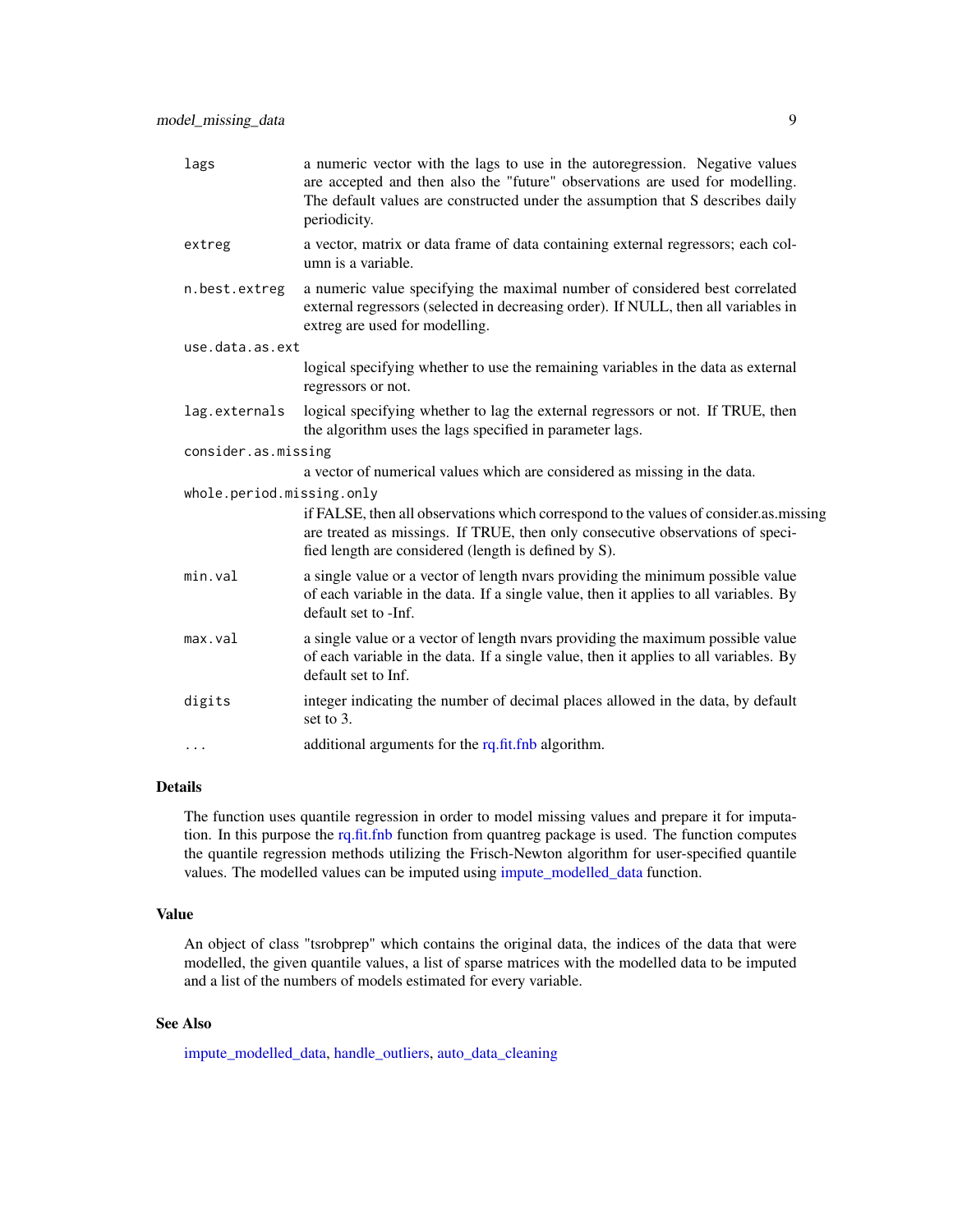#### Examples

```
model.miss \leq model_missing_data(data = GBload[,-1], S = 48, tau = 0.5,
              no.of.last.indices.to.fix = dim(GBload)[1], consider.as.missing = 0,
             min.val = 0)model.miss$estimated.models
model.miss$replaced.indices
new.GBload <- impute_modelled_data(model.miss)
```